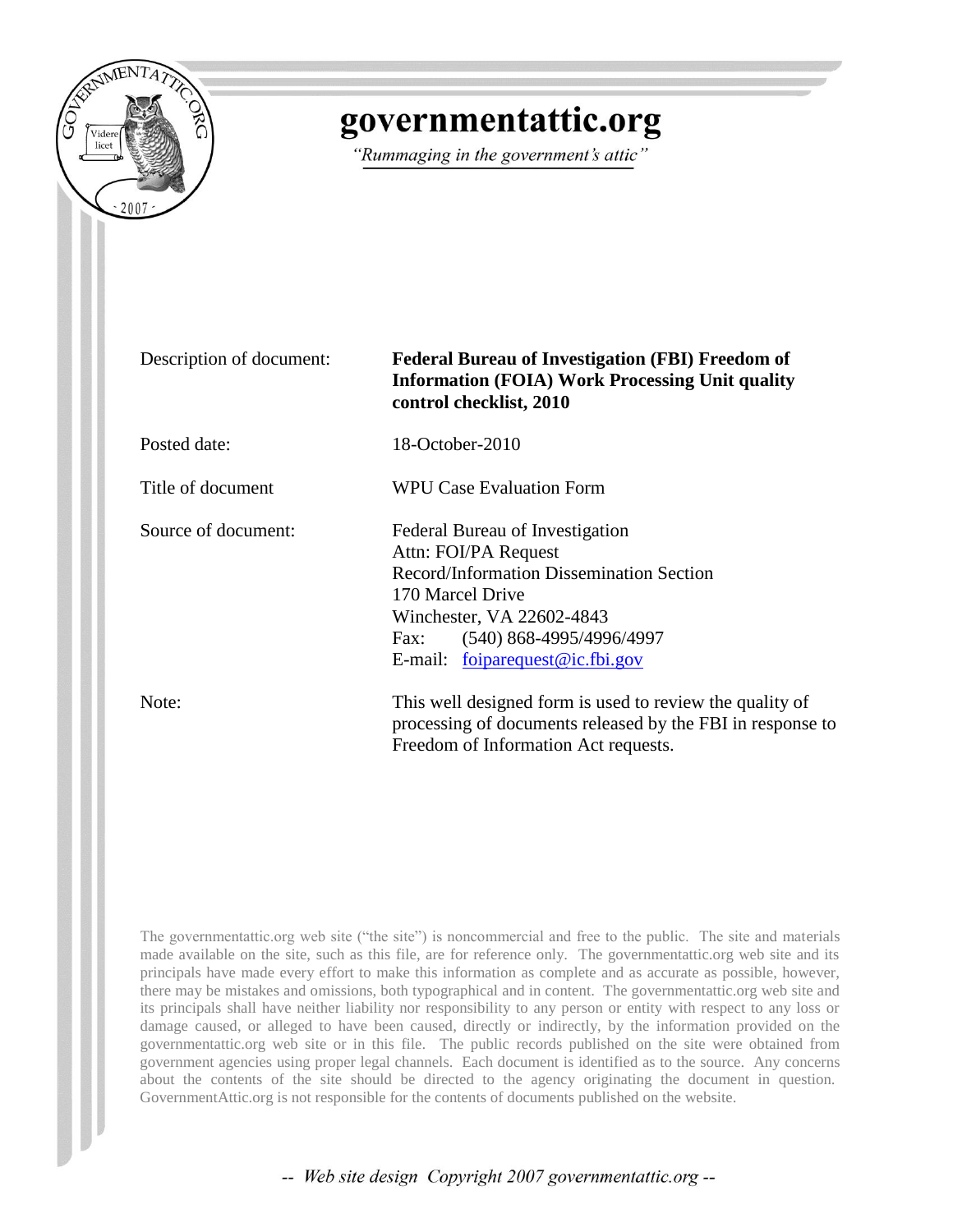## **WPU CASE EVALUATION FORM**

LAS:

FOIPA#:

Subject:

Requester:

Date Assigned to:

Date Completed:

# of pages:

- $\Box$  Backlog
- $\Box$  Closing

Type of Request:

- o **FOIPA** 
	- $\Box$  HQ
		- $\overline{\Box}$  Field Office:
- .Q... Referral
- $\Box$  Appeal
- $\Box$  MDR
- .Q... Reading Room
- $\Box$  Pre-Processed (less than 3 years old)
- $\Box$  Litigation
- D. Scope IOC

Complexity of Request:

- $\mathbf{Q}$ . Routine
- <u>□</u>... Medium
- $\Box$  Complex
- $\underline{\square}$  High Vis
- $\overline{\mathbf{a}}$  Historical
- $\Box$  Expedite
- $\Box$  Fee Waiver
- $\Box$  ELSUR

Case Evaluation Summary:

PRINTQ-\_\_\_\_\_\_\_\_\_\_\_\_\_\_\_\_\_\_\_\_\_\_\_\_\_\_\_\_\_\_\_\_\_\_\_\_\_\_\_\_\_\_\_\_\_\_\_\_\_\_\_\_\_\_\_\_ \_\_

o **Unacceptable Satisfactory** o **Error Free** 

 $\sim$